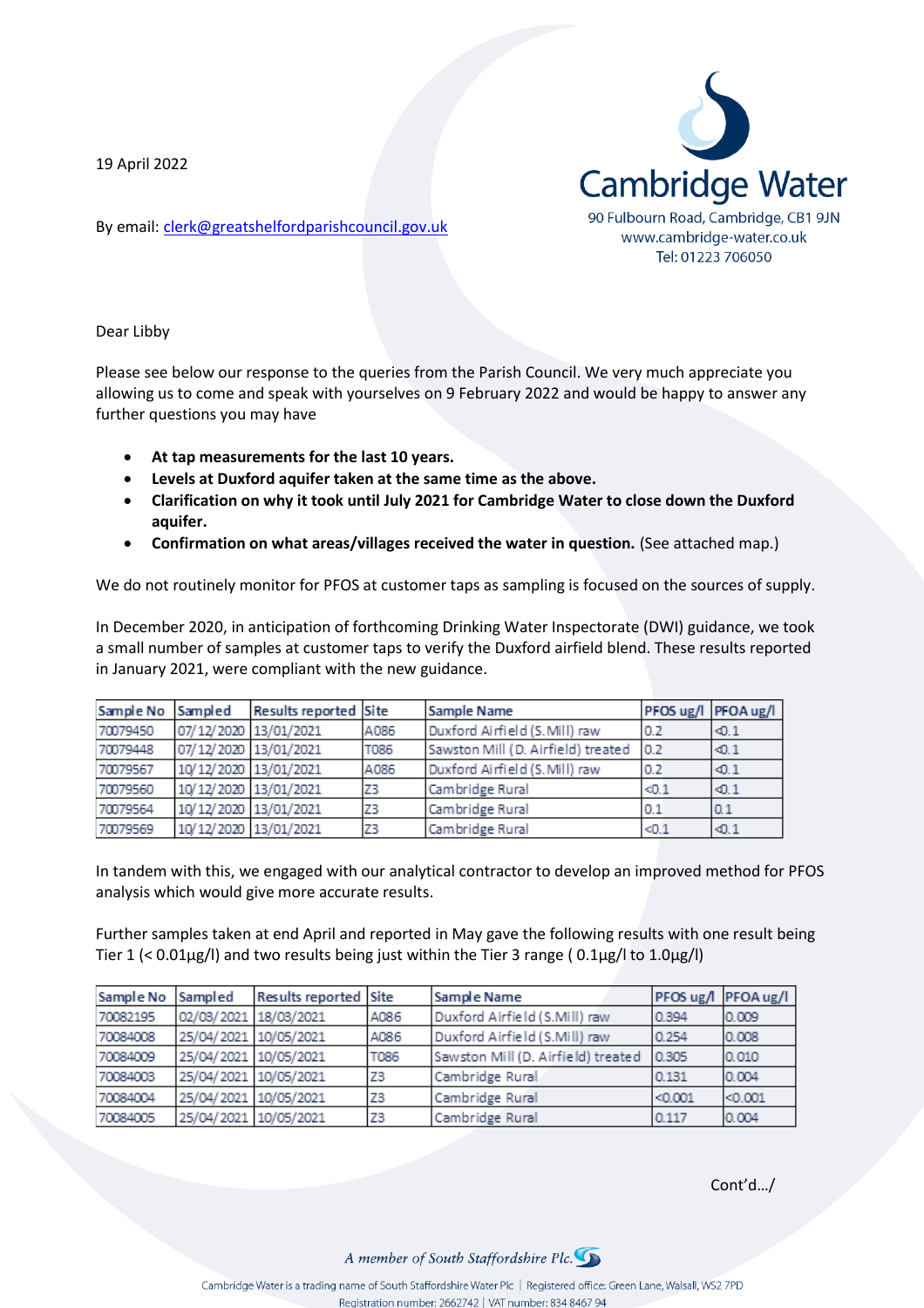Page 2 Libby White

Investigations were undertaken to better understand the complex blending arrangements within the network

Further samples were taken in May and June 2021, results shown below indicate one result within Tier 2 and one just marginally within the Tier 3 range.

| Sample No | Sampled               | Results reported Site |      | Sample Name                        | PFOS ug/l PFOA ug/l |       |
|-----------|-----------------------|-----------------------|------|------------------------------------|---------------------|-------|
| 70084986  | 25/05/2021 24/06/2021 |                       | A086 | Duxford Airfield (S.Mill) raw      | 0.367               | 0.012 |
| 70085707  | 15/06/2021 22/06/2021 |                       | A086 | Duxford Airfield (S.Mill) raw      | 0.320               | 0.010 |
| 70085705  | 15/06/2021 22/06/2021 |                       | T086 | Sawston Mill (D. Airfield) treated | 0.320               | 0.010 |
| 70085703  | 15/06/2021 22/06/2021 |                       | Z3   | Cambridge Rural                    | 0.107               | 0.004 |
| 70085708  | 15/06/2021 22/06/2021 |                       | Z3   | Cambridge Rural                    | 0.058               | 0.003 |

Following the receipt of the above results a meeting was arranged for all stakeholder teams to review the results received to date and the outcome of the investigations into the blending arrangements. As a result of these investigations, we concluded that, in all circumstances, we couldn't guarantee, that customer supplies could be maintained at less than 0.10µg/l, particularly at peak PFOS concentrations at Duxford Airfield/Sawston Mill. Consequently, Duxford Airfield was removed from supply on 25 June 2021. It was decided that the site would not be returned to supply until either a fully robust blend was put in place or a suitable treatment process installed.

The DWI guidance for PFOS/PFOA is based on a multi-tiered approach to the protection of water safety. It provides guidance on the levels of PFOS and PFOA that water companies should consider when fulfilling their statutory obligations to ensure the safety of drinking water.

The DWI guidance recognises that there are different guideline values in place across the world however that it considers water to be wholesome where levels of PFOS are below 0.1µg/l. This is equivalent to the top of Tier 2. The maximum level of PFOS detected at customer taps was 0.14µg/l, marginally above this and at the very lower end of the Tier 3 range. For water at Tier 3 levels (PFOS concentrations between 0.1µg/l and 1.0µg/l) operational action should be taken to reduce PFOS concentrations to below 0.1µg/l as soon as practicable and this was effected by removing the source from supply on 25 June 2021.

On 12 February 2022 we collected 40 samples in the Great Shelford and Stapleford areas. The samples were processed for PFOS and all results were reported at <0.005µg/l. These samples were collected to reassure the customers in the villages which had been detailed in the media article.

On the 19 February 2022 and 20 February 2022 a further 22 samples were collected from the wider network from villages which would have received the Duxford Airfield Source water. The samples were processed for PFOS and all results were reported at <0.005µg/l. A full sweep of samples was collected from all source waters in supply. These samples were processed for PFOS and all results were reported at <0.005µg/l.